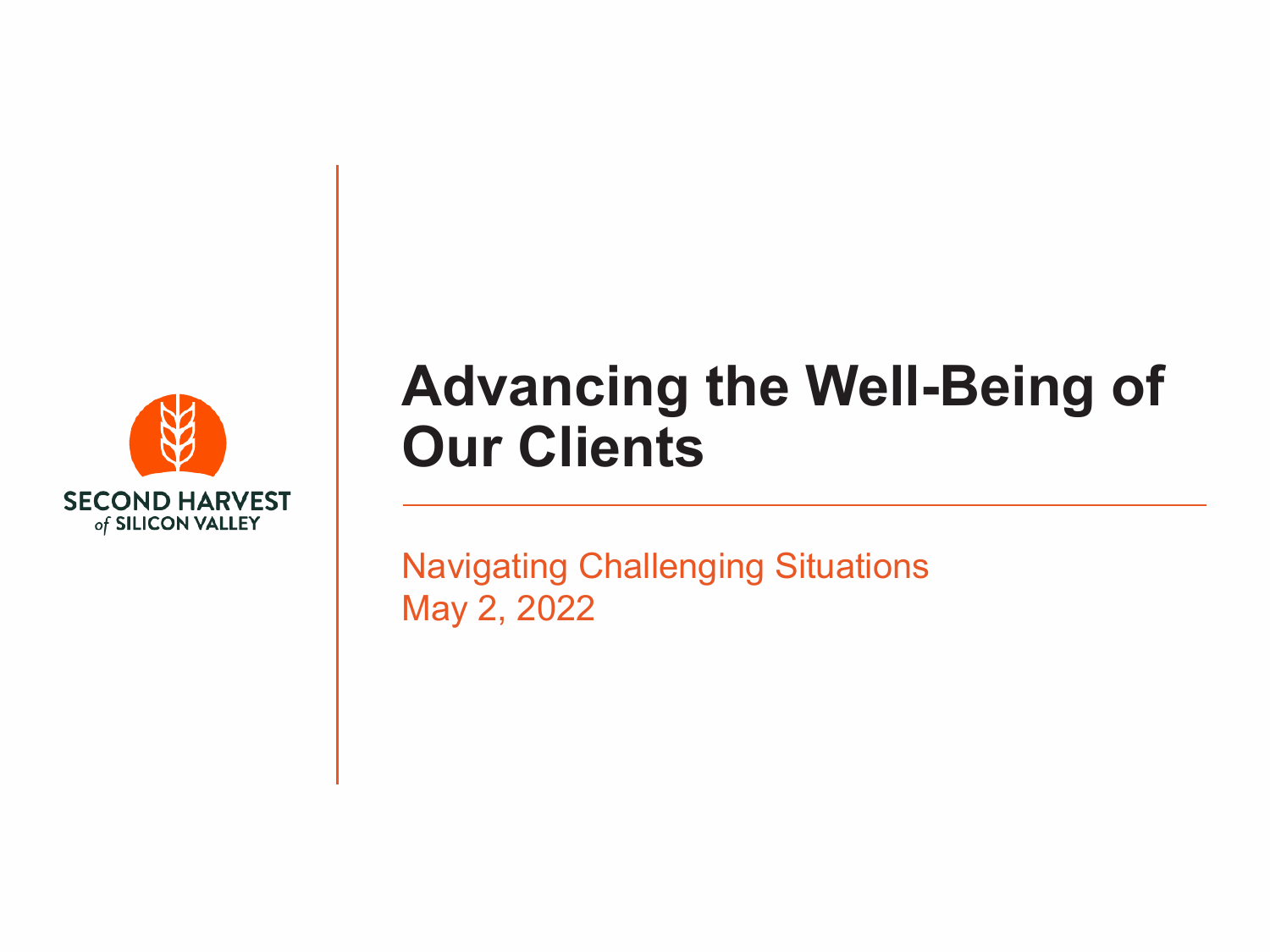#### **Moment to Land**



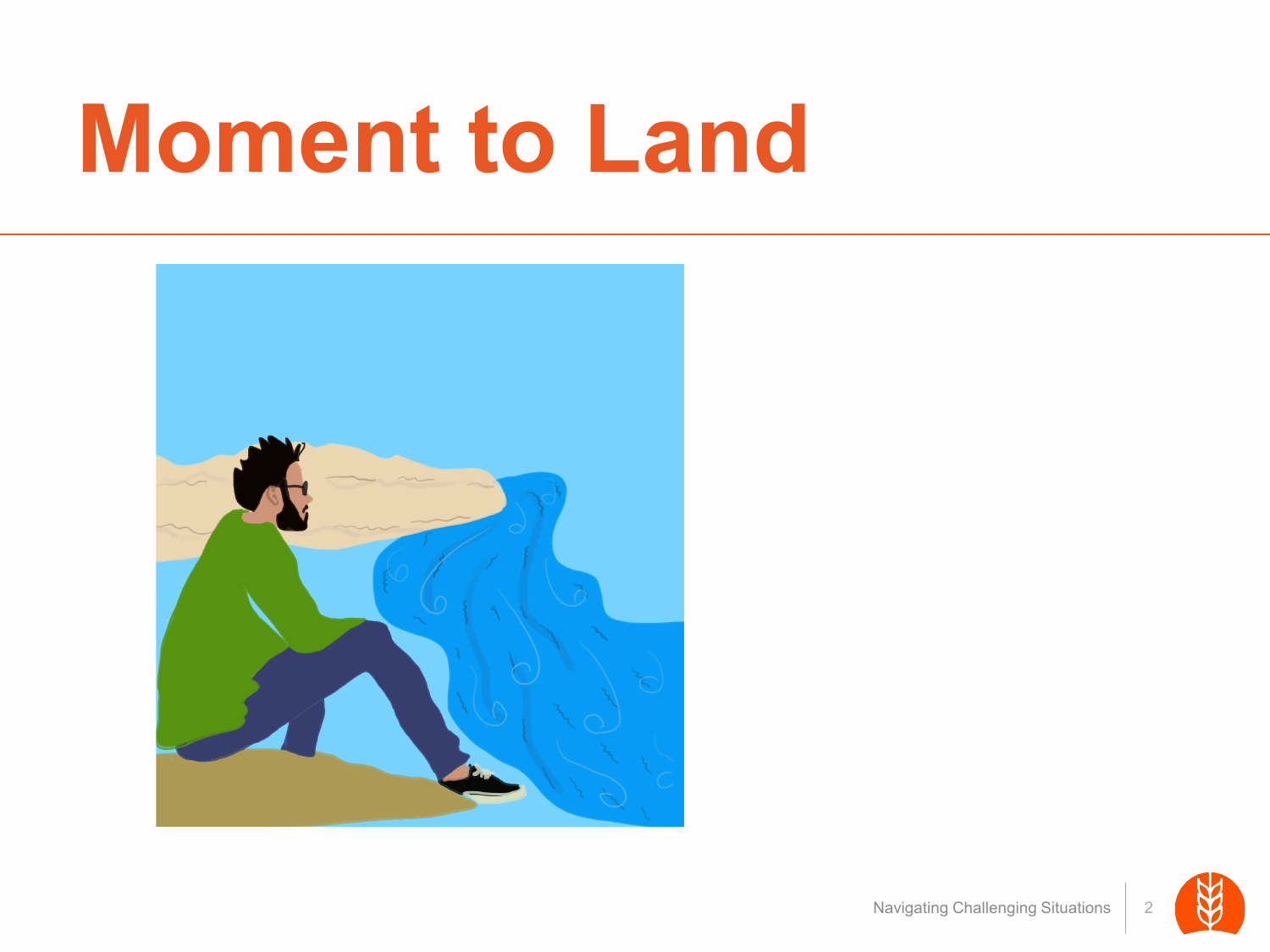#### **Workshop Modules 1- 4**

Module 1: Self-Care for Client Care Module 2: Creating a Safe and Welcoming Space for All Module 3: Navigating Challenging Situations Module 4: Becoming a Trauma-Sensitive Organization

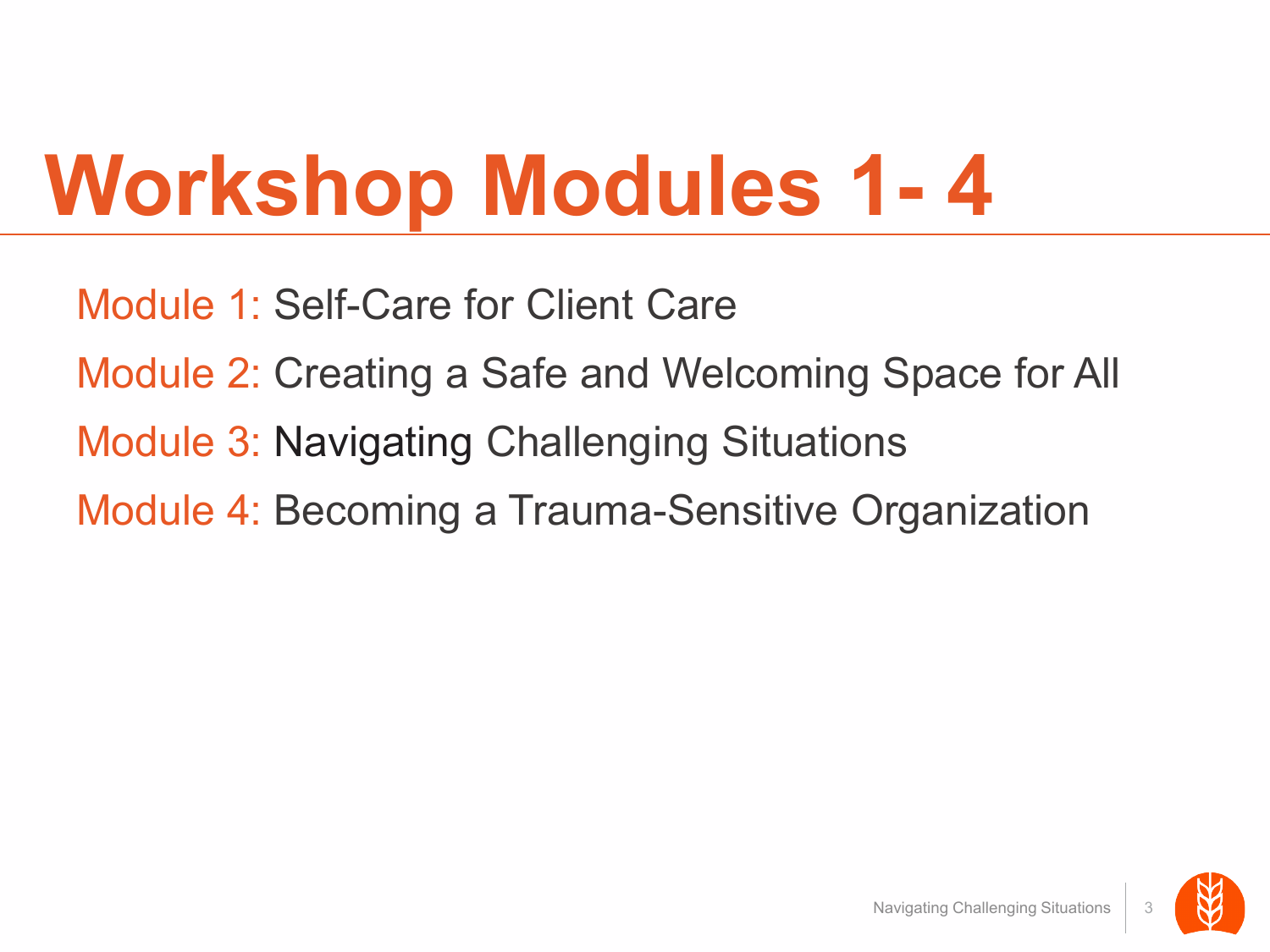# **Learning Objectives**

- Being aware of our own triggers
- Using mindfulness to manage our emotions
- Developing wise compassion in action
- Recognizing how to create positive outcomes from challenging situations

coccdentranuuuu What I learned today:

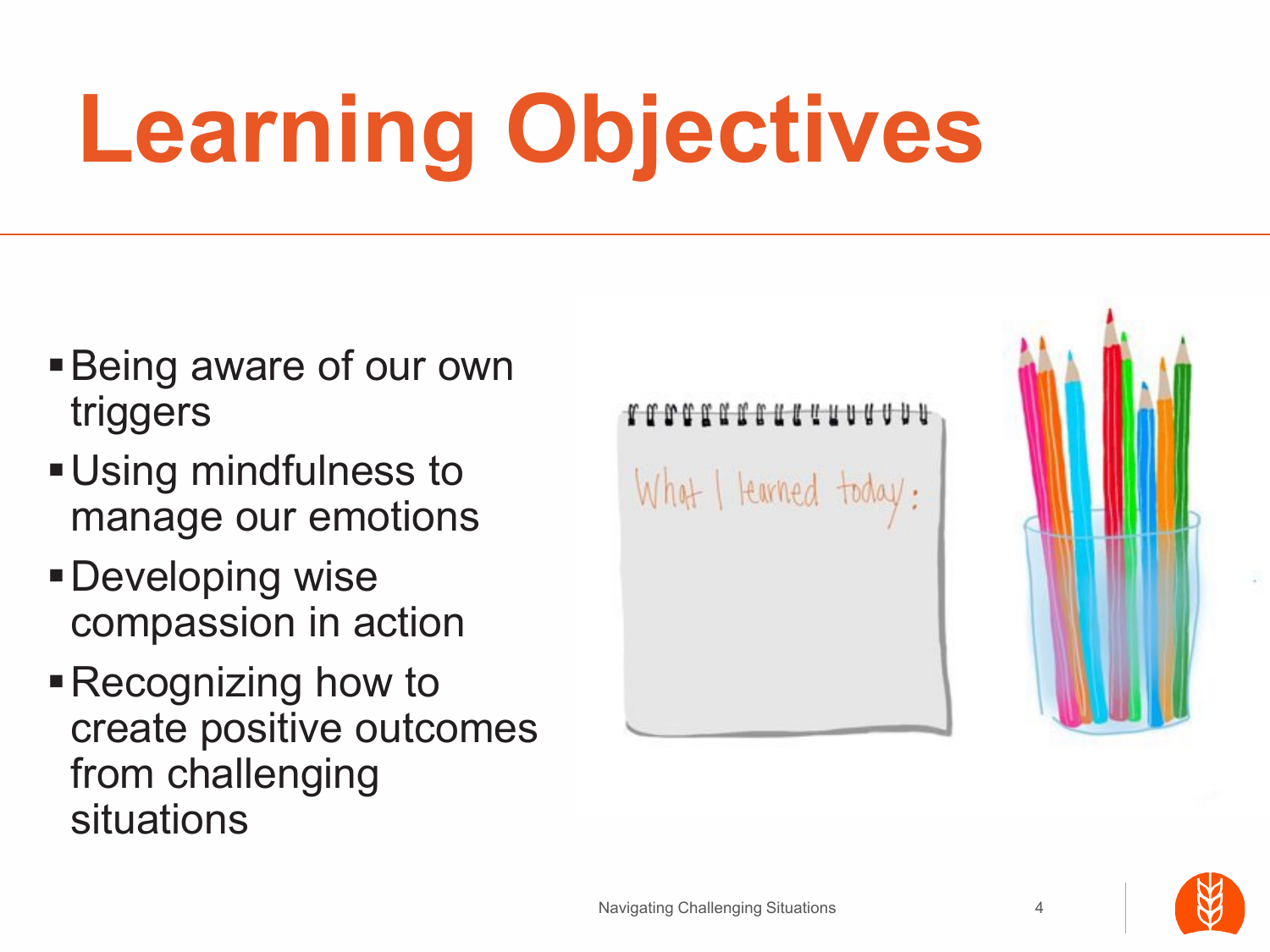#### **Icebreaker**

What's one recipe or cooking skill you learned from someone else?



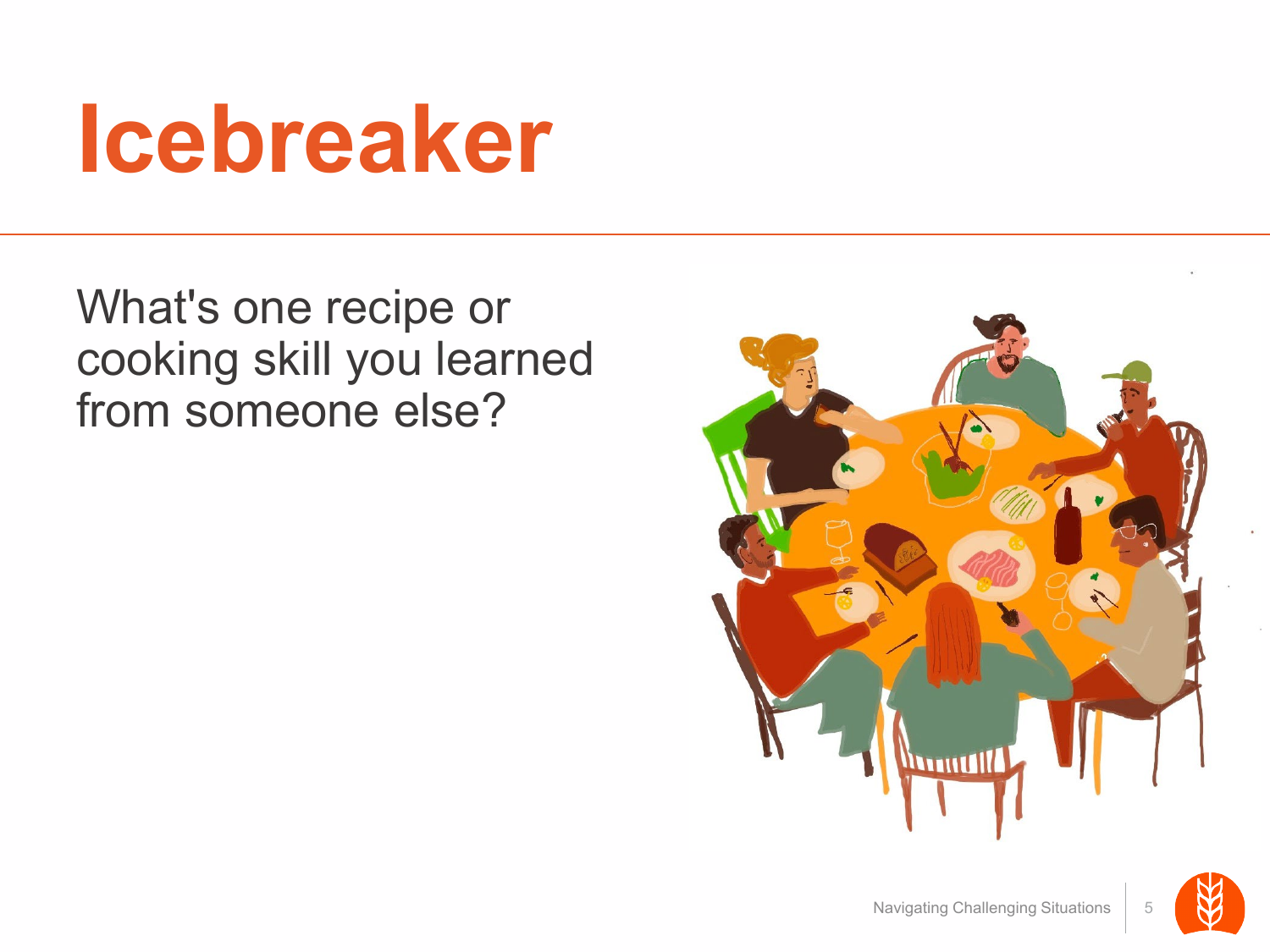#### **Defining customer service**

*Customer service is about having clients feel supported, understood and valued in every interaction with Second Harvest staff and all our representatives.*

*Good customer service creates a relationship of trust and loyalty beyond the immediate interaction, meeting the client where they are in the moment, responding to their needs with kindness and acceptance, and connecting them to the food and services they want.*

*Customer service goes beyond finding solutions for clients to access food by seeking to improve the well-being and resilience of our clients in every interaction.* 

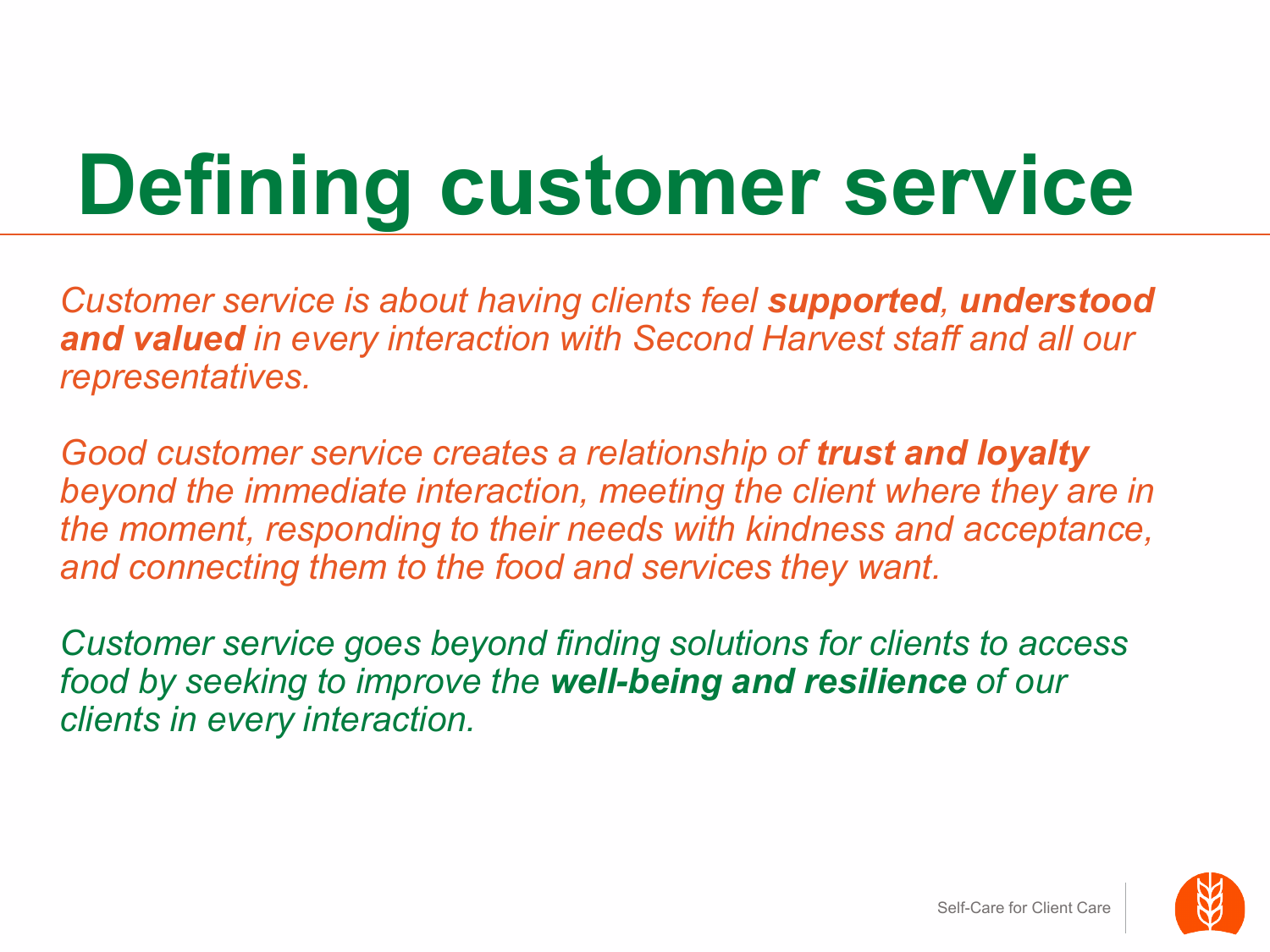# **Challenging Situations**

#### Why this is important?



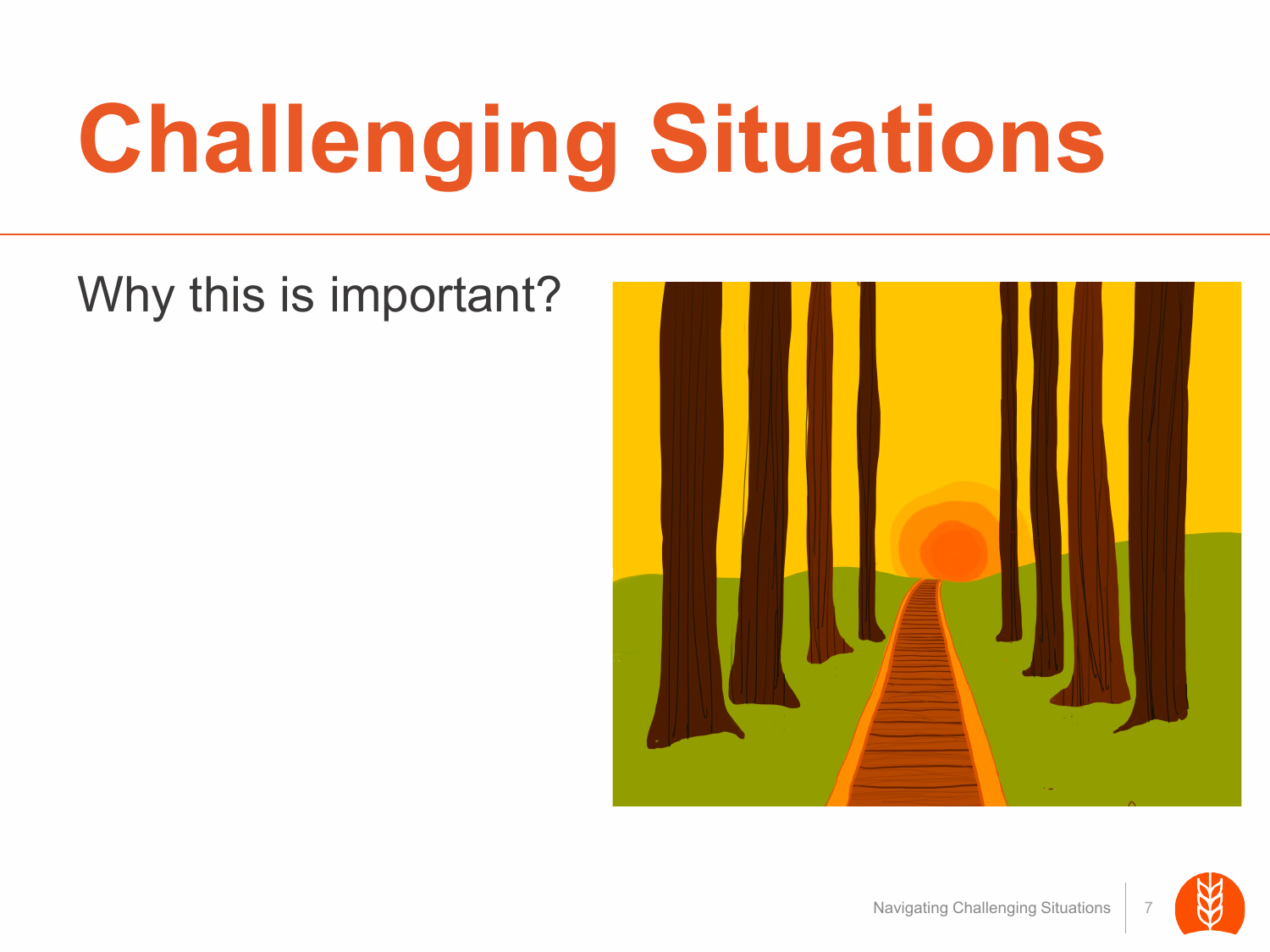### **Mindfulness as a Tool**

Mindfulness means paying attention to what's happening

- in the present moment
- in the mind, body, and external environment,

with an attitude of curiosity and kindness.

**-** Mindful Nation UK Report



#### **Breathe, feel, notice**

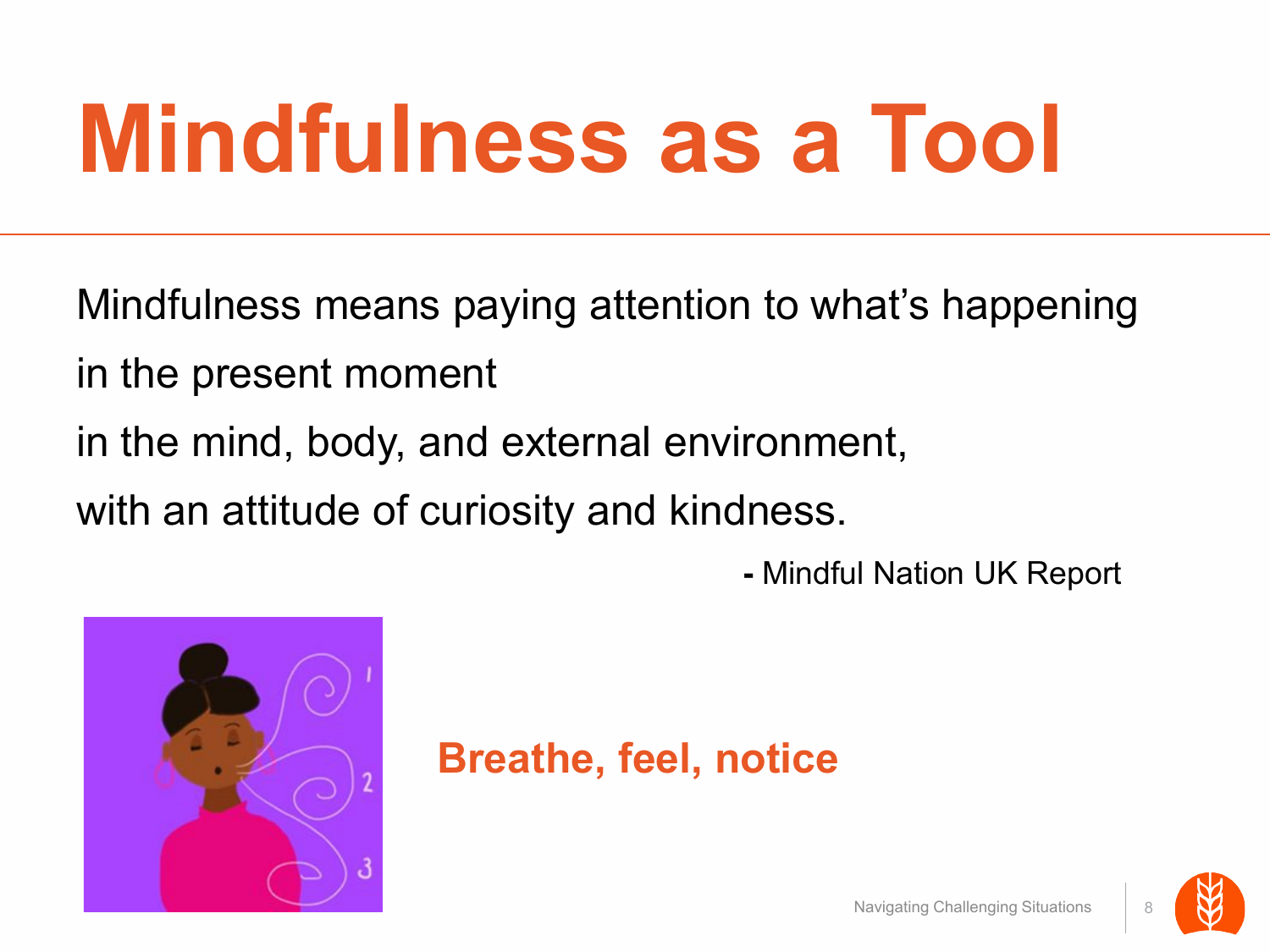### **Window of Tolerance**



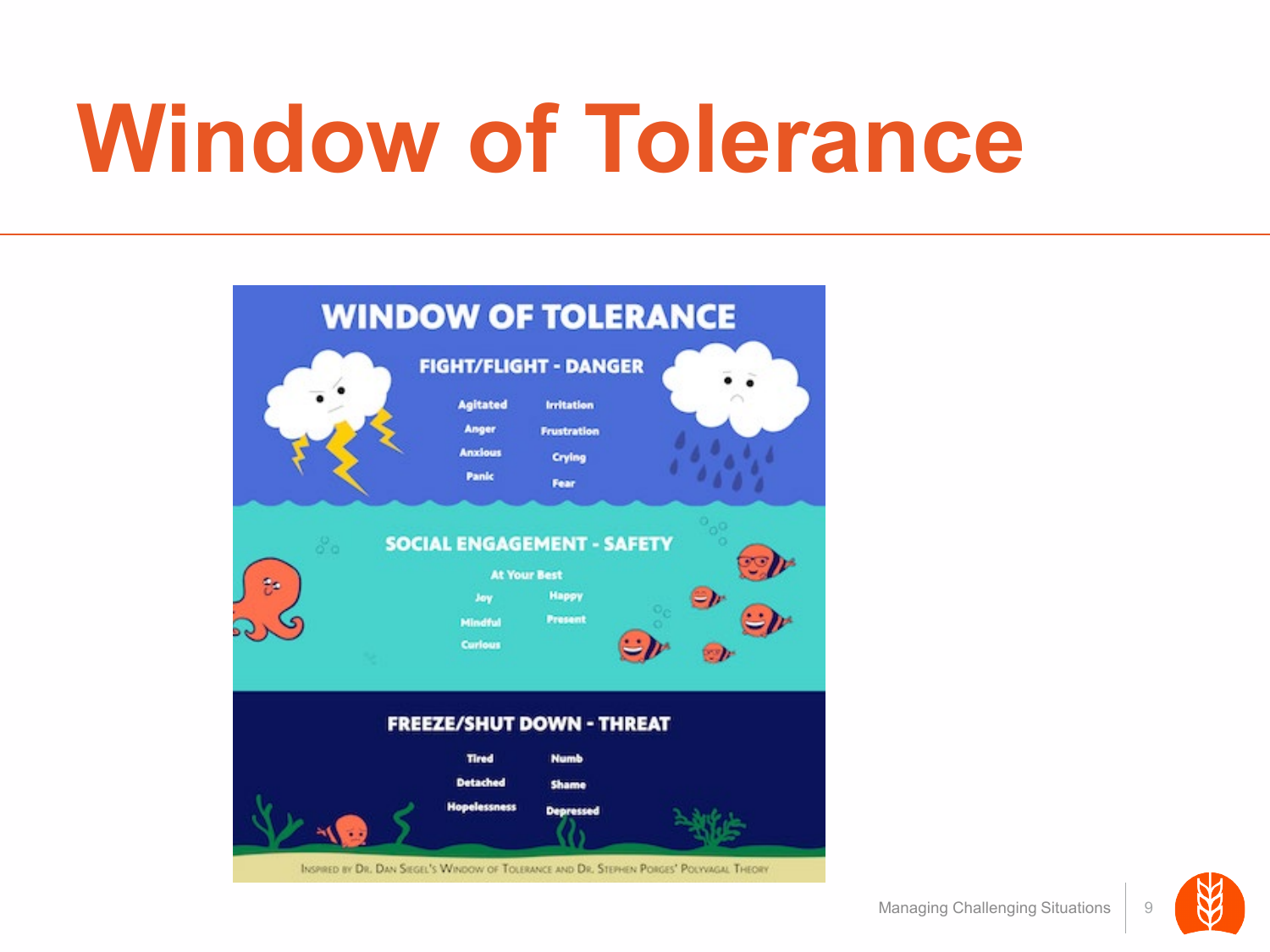## **Personal Inventory**

#### **Breakout Rooms**

#### What takes you out of your emotional center?

*"Between stimulus and response there is a space. In that space is our power to choose our response. In our response lies our growth and our freedom."*

Viktor Frankl



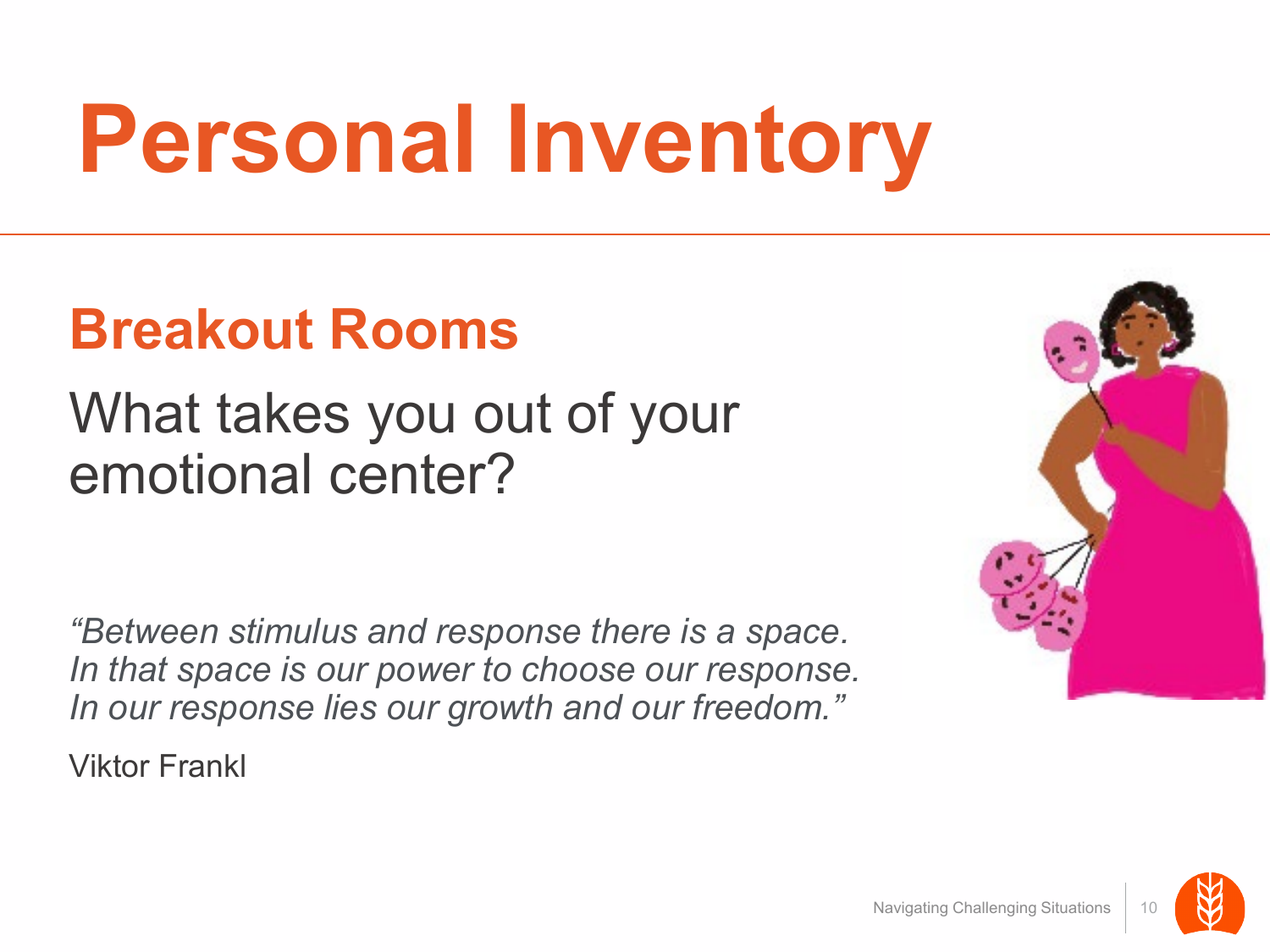## **Wise Compassion**

| <b>Compassion</b>                   |                                                                      |                                                               |               |    |
|-------------------------------------|----------------------------------------------------------------------|---------------------------------------------------------------|---------------|----|
|                                     | <b>Caring Avoidance</b><br>Letting empathy be<br>a barrier to action | <b>Wise Compassion</b><br>Doing hard things,<br>the human way |               |    |
| <b>Ignorance</b>                    |                                                                      |                                                               | <b>Wisdom</b> |    |
|                                     | <b>Ineffective Indifference</b>                                      | <b>Uncaring Action</b>                                        |               |    |
|                                     | Lacking skills and<br>concern for others                             | <b>Putting results above</b><br>people's well-being           |               |    |
| والمستحل والمتحاول والمستحل والملاز |                                                                      | <b>Indifference</b>                                           |               | 11 |

Credit: Potential Project

11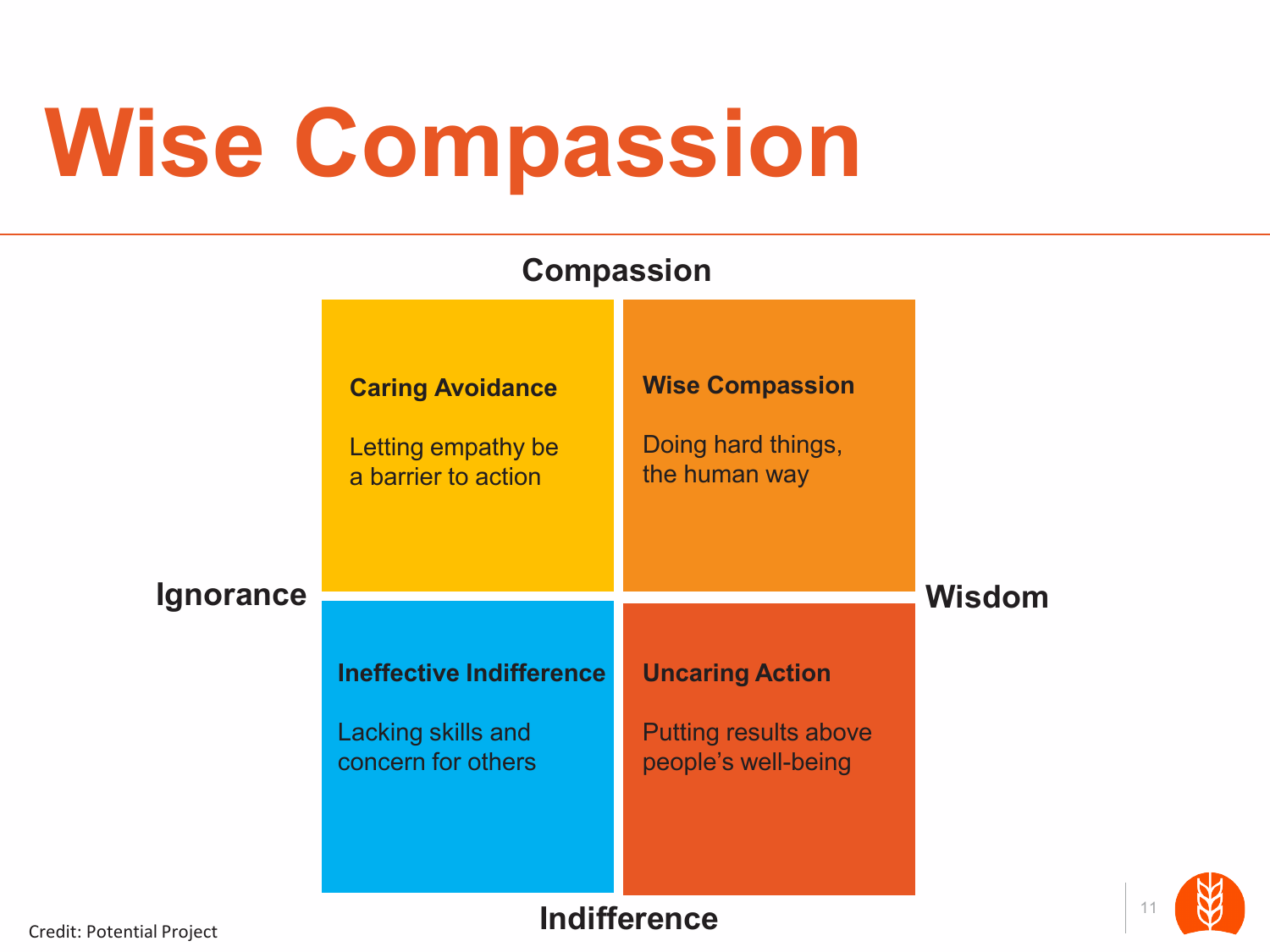#### **Wise compassion in action**

- **Listen deeply to understand**
- Repeat back what you hear
- **Apologize sincerely for them having had this** experience
- Gather additional information
- **Respond with empathy for all involved**
- Model kind behavior

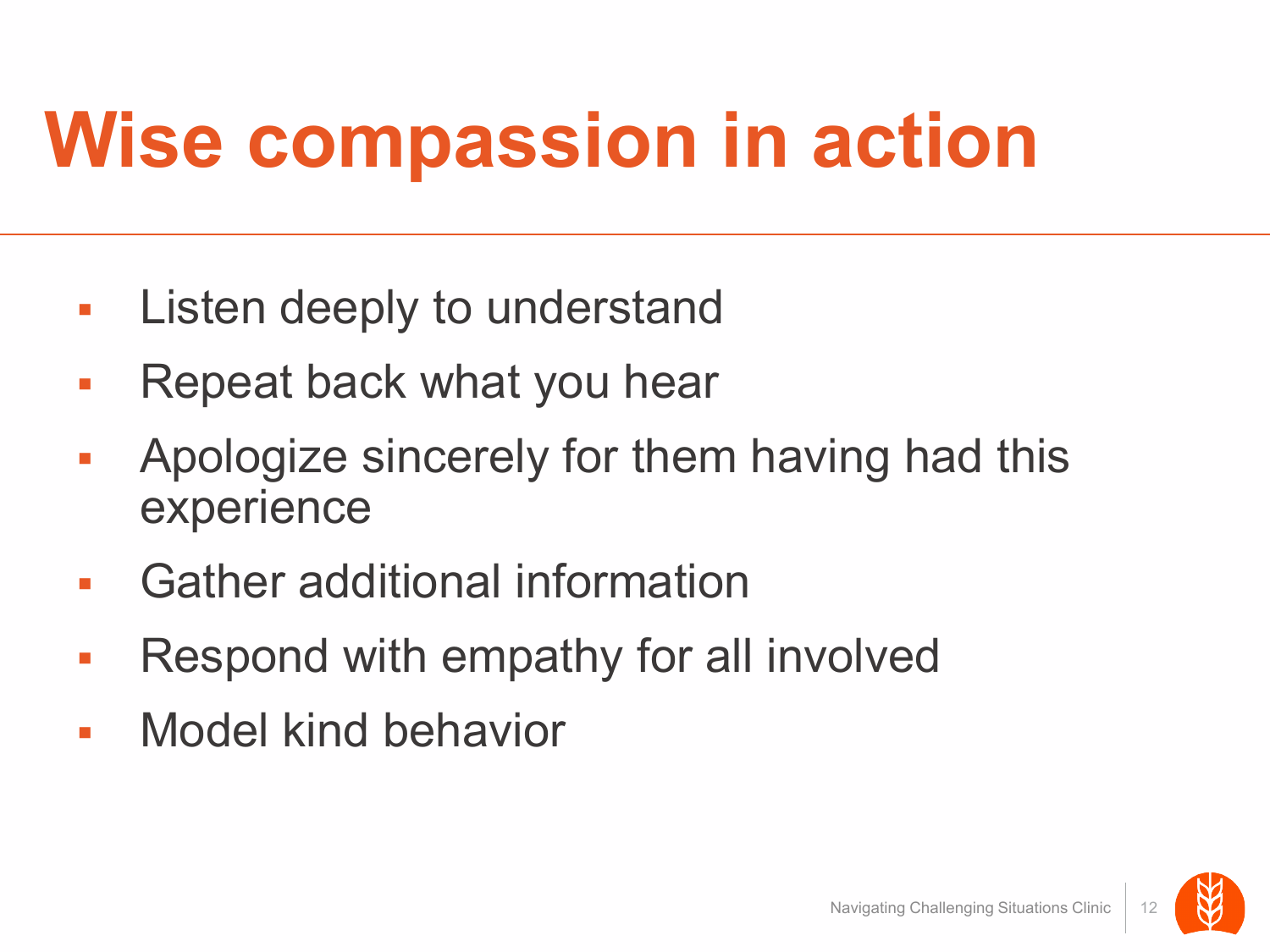# **Creating a Safe Space**

When you are triggered and need some support:

- Recognized activated nervous systems
- **Encourage open communication**
- **Speak to a trusted colleague**
- Buddy system
- **Assign the right person**
- Ask to be removed from a site
- Other suggestions?

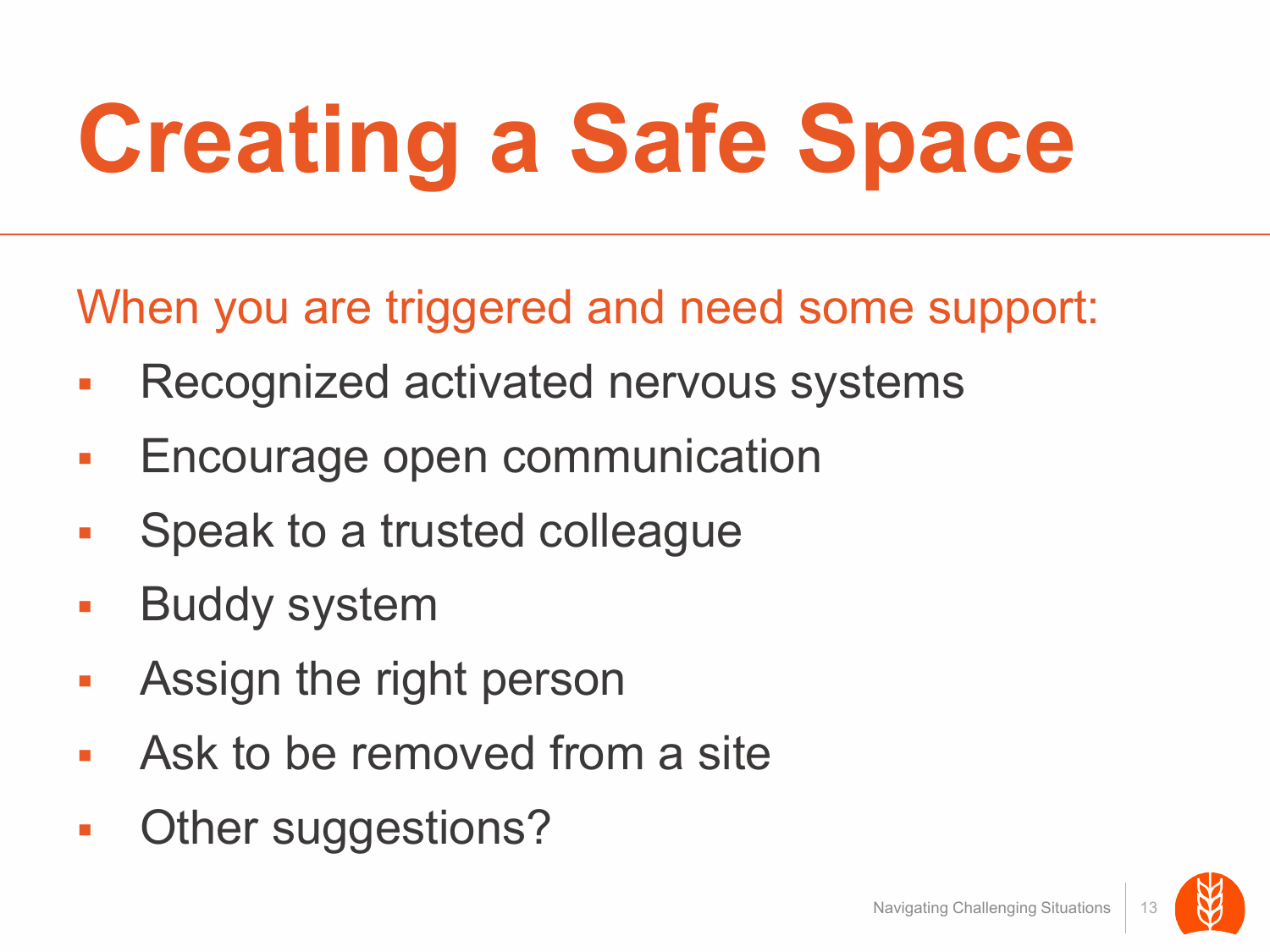# **Ten Tips for De-escalation**

- **1. BE EMPATHETIC AND NONJUDGMENTAL**
- **2. RESPECT PERSONAL SPACE**
- **3. USE NONTHREATENING NONVERBALS**
- **4. AVOID OVERREACTING**
- **5. FOCUS ON FEELINGS**
- **6. IGNORE CHALLENGING QUESTIONS**
- **7. SET LIMITS**
- **8. CHOOSE WISELY WHAT YOU INSIST UPON**
- **9. ALLOW SILENCE FOR REFLECTION**
- **10. ALLOW TIME FOR DECISIONS**

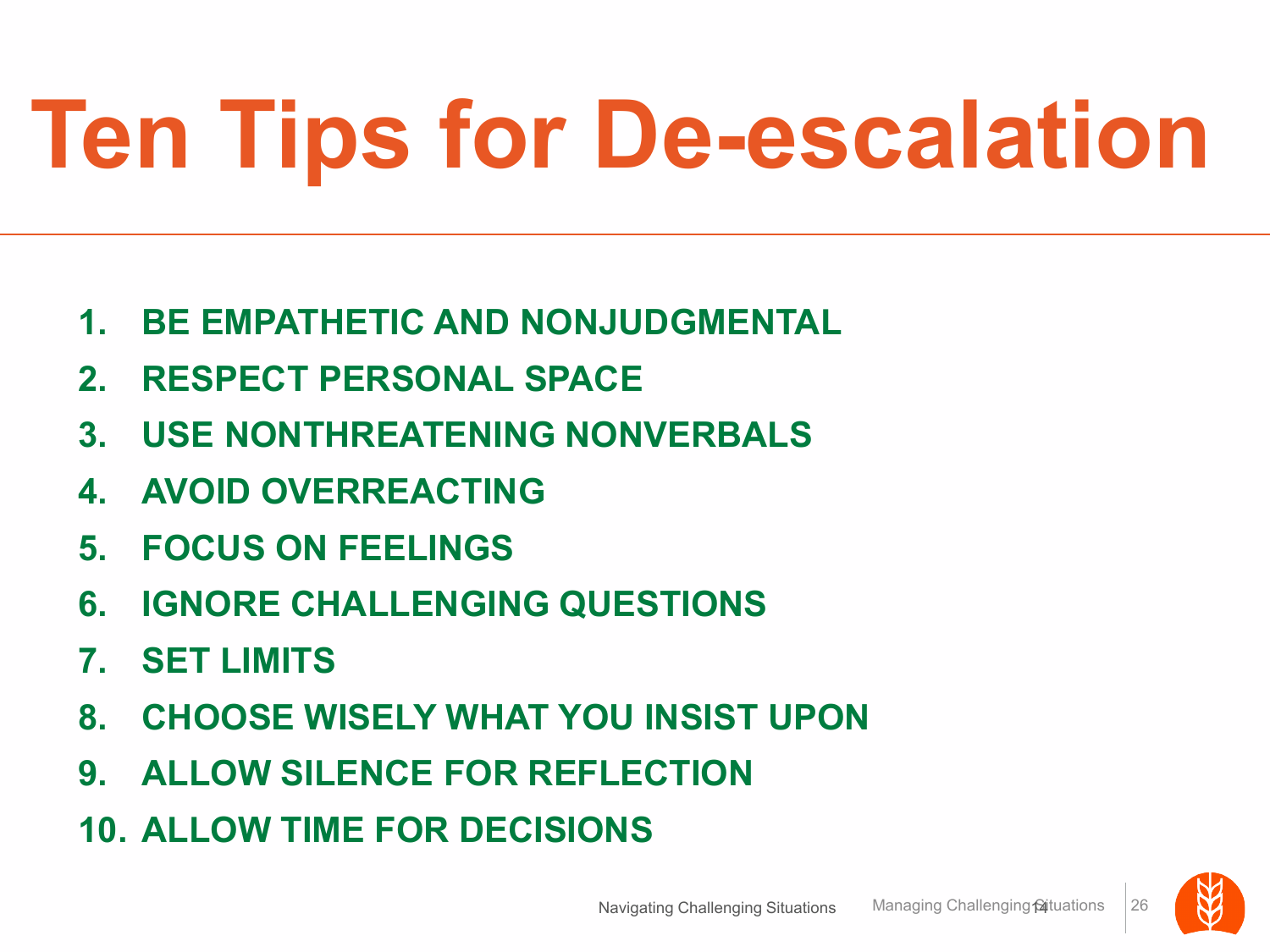### **Mantras for compassionate service**

Be here now

Listen, hear, connect, care

Breathe, feel, notice

Put yourself in other's shoes

Move from empathy to compassion

Be clear, candid and direct

Follow up & self-care

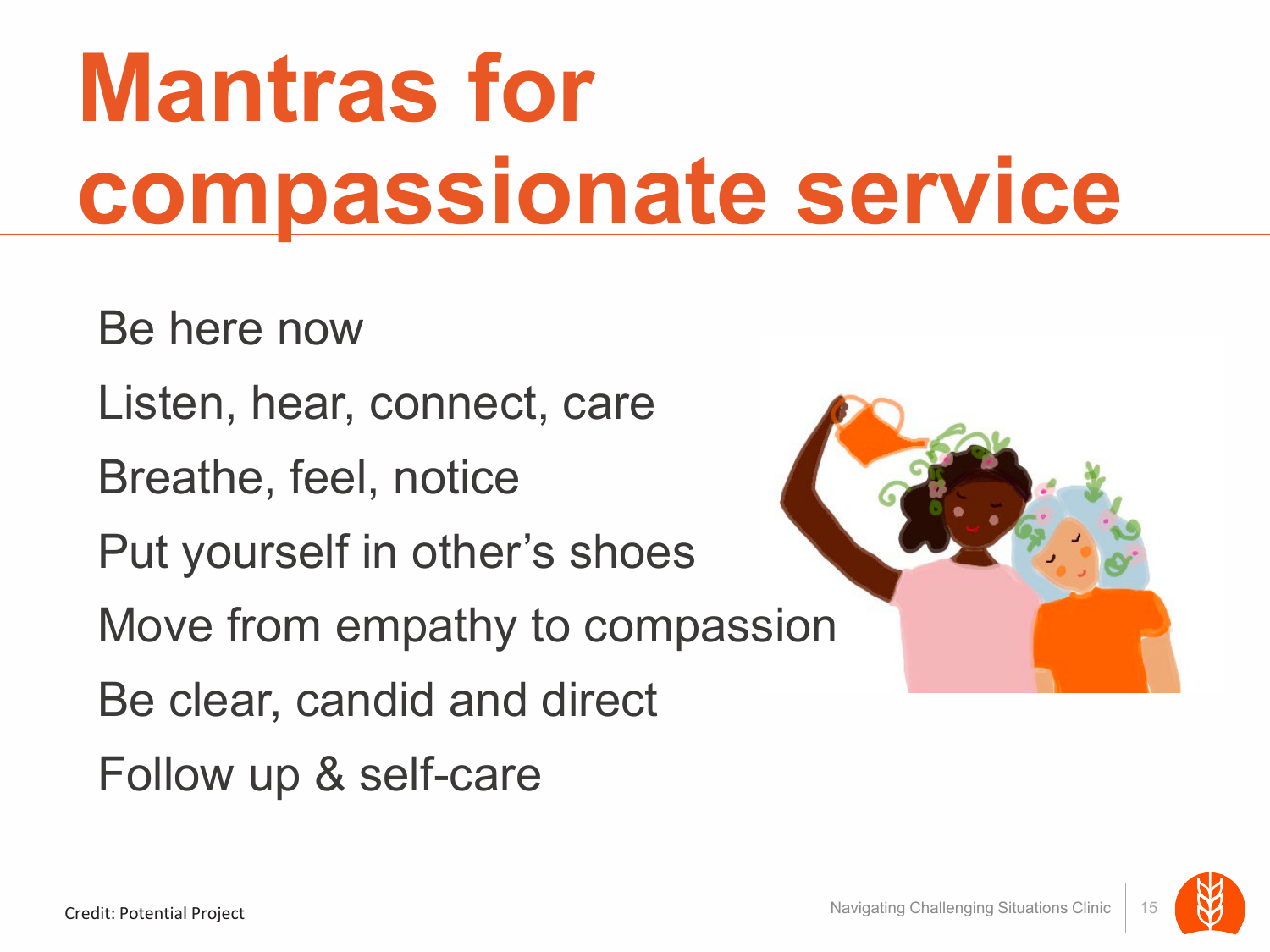# **Your three takeaways**

Share one or more key concepts that you will be applying, whether new to you or something you're already doing.